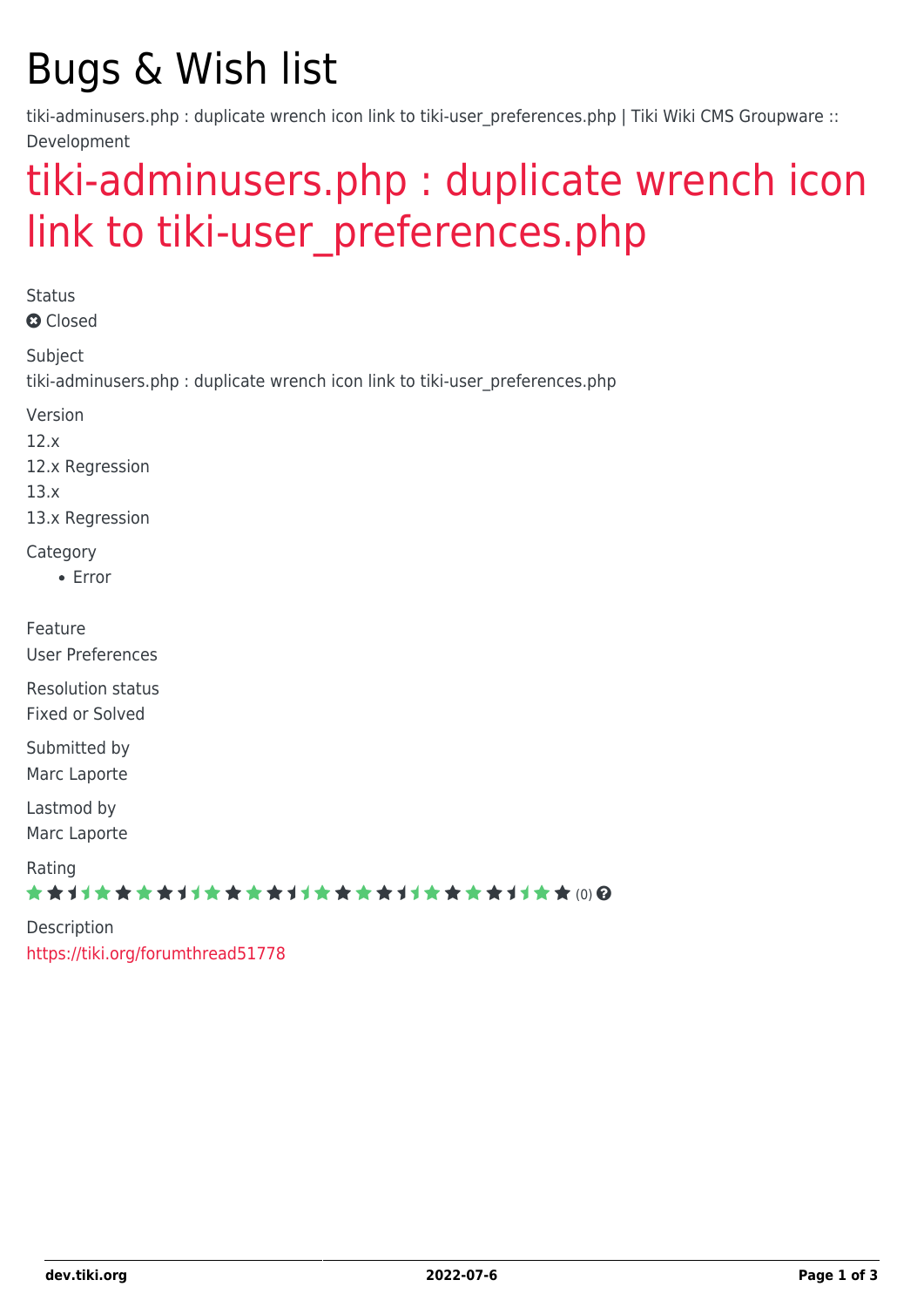Solution

- 13.x: r52117 removing duplicate tiki-user\_preferences.php link, also some mobile mode checkings
- 12.x: r52136 removing duplicate tiki-user\_preferences.php link. thks gezzzan

Importance

8

Easy to solve?

9

Priority

72

Demonstrate Bug (Tiki 19+)

### Please demonstrate your bug on show2.tikiwiki.org

Version: trunk ▼ [Create show2.tikiwiki.org instance](#page--1-0)

Ticket ID 5366

Created

Saturday 26 July, 2014 04:45:15 GMT-0000

by Marc Laporte

LastModif Tuesday 29 July, 2014 20:07:09 GMT-0000

### Comments